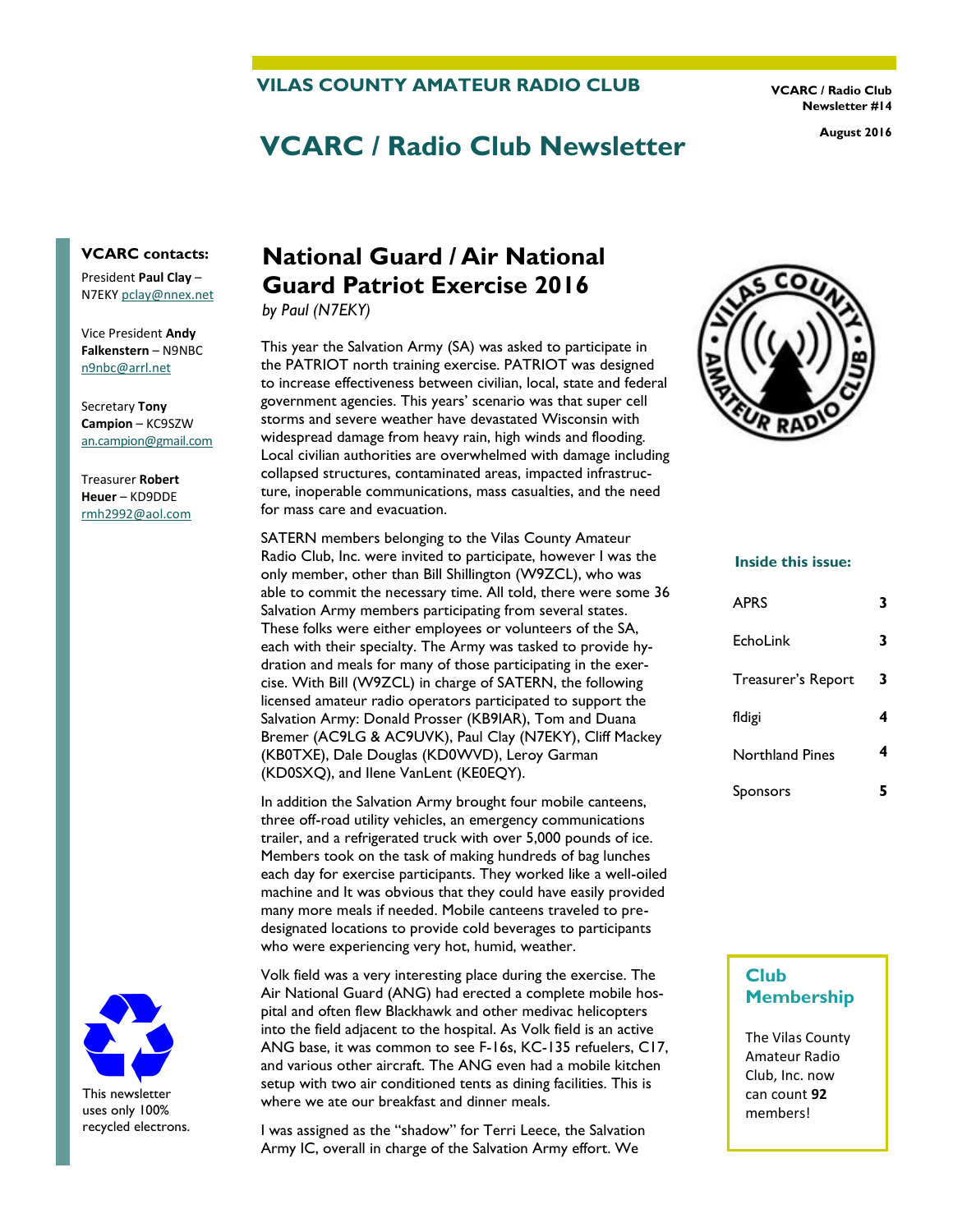## Page 2 **VCARC / Radio Club Newsletter #14**



traveled to various locations and buildings and it was very humbling when troops routinely approached us to thank us for the work the Salvation Army was doing to support them.

**National Guard / Air National Guard** 

In addition to the IC, SATERN operators were assigned to the Army's kitchen area, a Salvation Army Communications Command Center setup in a building on high ground at Volk field, and with each of four mobile canteens at Volk Field and Ft McCoy.

The SATERN operators from Nebraska, who also supported the exercise, were stationed at "Baghdad" at Ft McCoy. This was a training location set up to mimic a city in Iraq, used for training Army and police personnel. The Nebraska group came with their communications trailer, complete with portable towers, air conditioning, and all the necessary radios to communicate on VHF, UHF and HF. Their mission was to support the troops with hydration and meals at Ft McCoy and they also had a mobile canteen to keep food and beverages cold.

Was this a perfect exercise from a SATERN perspective? I would say no as in many cases individual operators could not communicate with each other but had to pass all their traffic through net control. Although this may have been good training, it was not what the Salvation Army Incident Commander (IC) desired. I believe that this was due to the equipment several SATERN operators brought with them and had installed in the canteens and kitchen. I'm sure this will be discussed and that changes will be considered for future exercises.









THE SALVATION ARMY

My overall impression of the Salvation Army after experiencing this is that they are a great organization fully capable of providing support to a local community or a large geographical area. Their people are impressive. They know their jobs and it was fun and humbling to be a small part of their organization during this exercise.





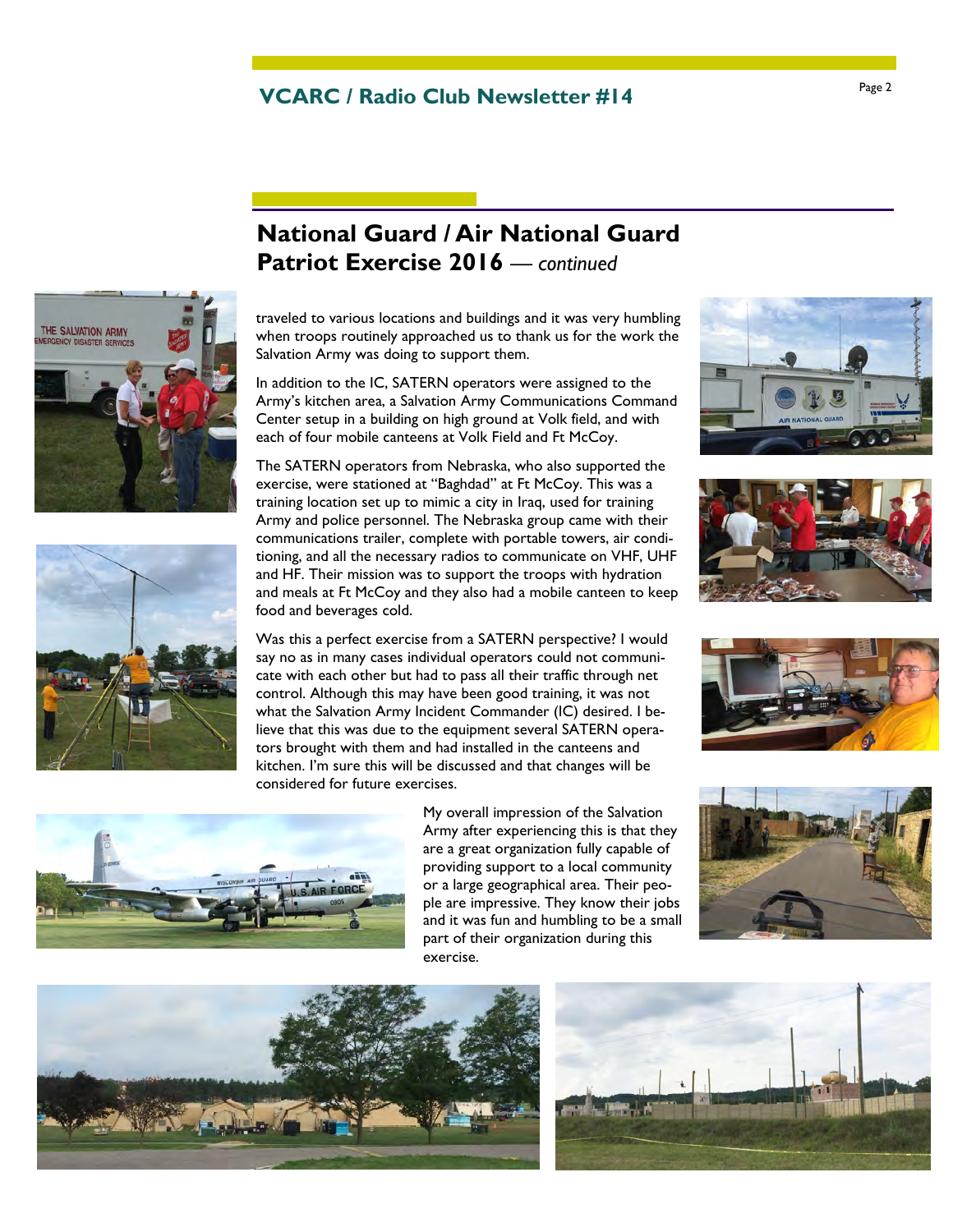### **W9VRC Plans their first APRS Digipeater / iGate**

*by Paul (N7EKY)*

Those members who use APRS in the Northwoods know the importance of being able to reach an iGate. An APRS iGate receives your packet and transfers the information to a server on the Internet, thus the name iGate. VCARC members approved the use of a two-meter transceiver, antenna, feedline and power supply currently unused in the club's storage room to be used as part of a club digipeater and iGate.

Tony (KC9SZW) has committed space on the Phelps Fire Station tower for the two-meter antenna to be used for the iGate. The club's IC-2100 will be used as the transceiver on the frequency 144.390 MHz. Paul (N7EKY) will donate a Raspberry Pi and Advanced Repeater Systems sound interface adapter to the project. Paul already has the program configured that will act as the iGate and Digipeater, which is named DireWolf. The Raspberry Pi runs a version of Linux called Debian Jesse.

If you are interested in being a part of this fun project then contact either Tony (KC9SZW) or Paul (N7EKY).

#### **W9VRC-R is Up and Running on EchoLink**

*by Paul (N7EKY)*

Those members who are out of the Northwoods or who do not have good access to the W9VRC repeater can now get on the repeater through EchoLink. Just look for our call sign, W9VRC-R to connect.

The equipment is located in the Eagle River Fire Station which includes a PC donated by Dave (KC9ZJO), plus the equipment purchased by the club. This includes a USB SignaLink, a small roll up two-meter antenna, and a Baofeng radio.

The system appears to be working well but will probably require an occasional tune to get the audio just right. Please address your comments or questions to Paul (N7EKY) pclay@nnex.net.

#### **From Your Club Treasurer…..**

*by RayBob (KD9DDE)*

The end of July finds our club finances in fairly good shape. Currently we have \$1,742.85 available for club use. Expenditures have primarily been used for our repeater and EchoLink setup and insurance. All bills have been paid and accounts payable are current and up to date.

Please be sure to get club/staff approval before purchasing any items for club use. As members, always be on the "lookout" for donors or new members as contributions and dues are always welcome. Participation in club activities also helps in generating revenues for the club.

Your membership support is appreciated. I hope to see you all at our next meeting in September. 73s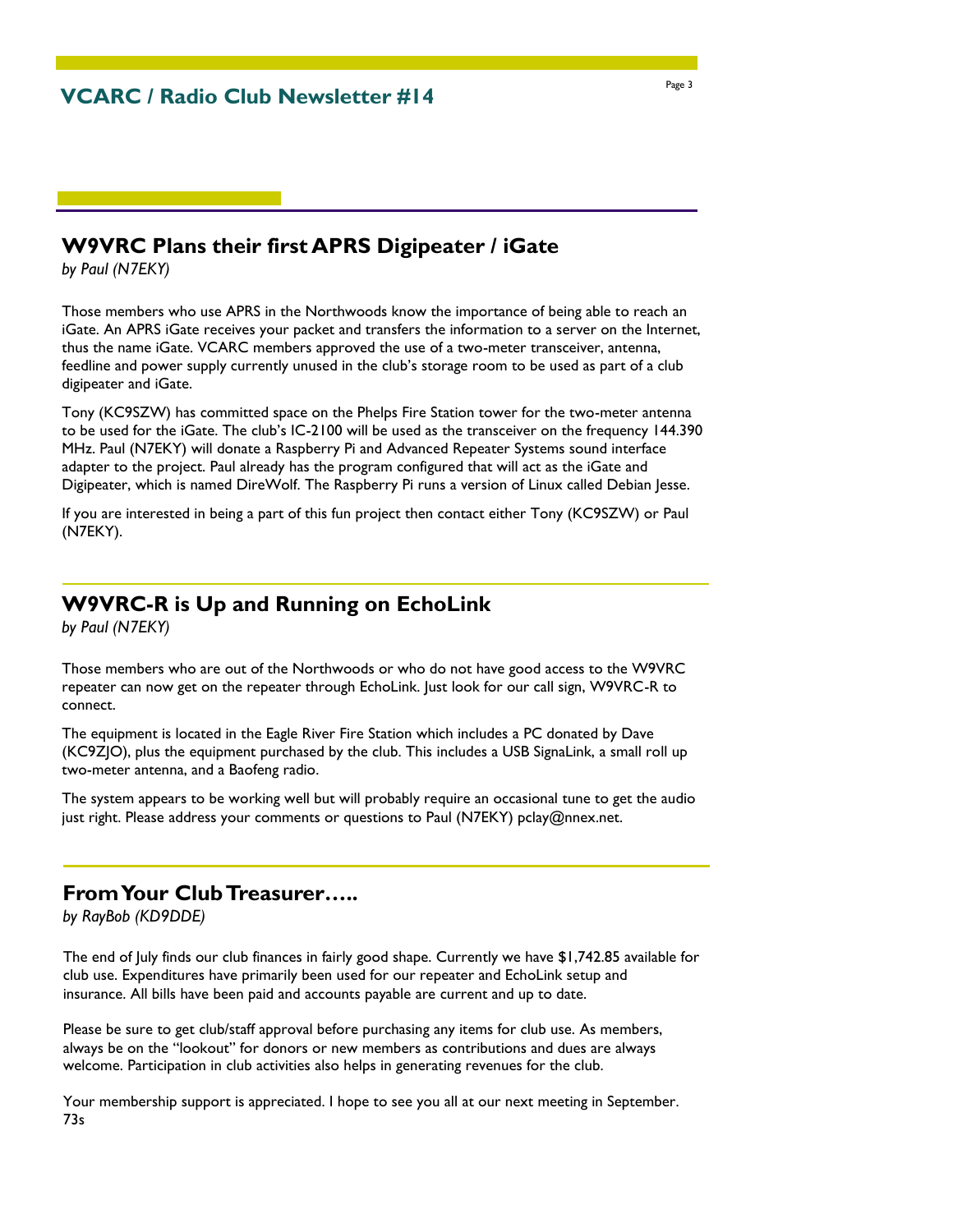#### **fldigi on the Raspberry Pi**

*by Tom (KC9UDA)*

Those who were interested in installing and running fldigi on the Raspberry Pi gathered at the classroom on Saturday, 23 July after the ham breakfast. This was a continuation of the last presentation at the Raspberry Pi Special Interest Group. At that meeting the selection of a Pi and the selection, installation and upgrade of an operating system was presented.

This presentation assumed that attendees had the basic knowledge to get to a point where fldigi could be installed. Paul presented Tight VNC Server, a free program which allows a GUI desktop connection to the Pi from a Personal Computer. Tight VNCServer was installed on the Pi and a representative connection was made from a Windows 7 Laptop.

The installation of fldigi was what most came to see, so Paul did just that. The following commands were used to install and run Tight VNCServer and fldigi:

sudo apt-get install thghtvncserver

tightvncserver

sudo apt-get install fldigi

After opening a terminal window, the command fldigi was executed. It started the configuration startup session to setup initial settings for fldigi. At this point Bob (KC9RF) took over, demonstrating how to configure and customize fldigi.

Make sure that you select the correct audio adapter. If you are using the USB SignaLink, then it will be identified as a USB Audio Codec. Fortunately the fldigi program handles the selection of the audio ports. Some other applications, like DireWolf require the editing of configuration files in Jessie.

Although several stations were received on fldigi doing PSK31, Bob was not able to conduct a QSO. Who knows, the problem may have been a brand new home-brew 20 meter dipole or some other issue. Perhaps just the poor conditions.

### **Northland Pines High School Amateur Radio Club**

*by John (KD9DQZ)* 

At the July school board meeting the Northland Pines Amateur Radio Club received board recognition. The importance of this action is that now the club will have its own school account so income and expenses will be handled through the district and not the VCARC, students or club advisors.

Plans are being made by the advisors as to how to inform students about the club, meeting organization, projects and activities to be made available to the students. The first meeting with students is tentatively set for the third week of school. Look for the next report in October.

### **For Sale**

Yaesu FTDX3000D HF + 50 MHZ Purchased from HRO for \$2,599.95 -- Excellent condition, smoke free environment, very low hours. Yaesu 300 Hz Narrow Crystal (\$184.95) was added after purchase. If you have any questions, call Bill (KG9RH) at 715-356-5692. Reason for selling: Want to get the newest SDR FLEX 6500 with Maestro Control Console Bundle. Sell for \$1550